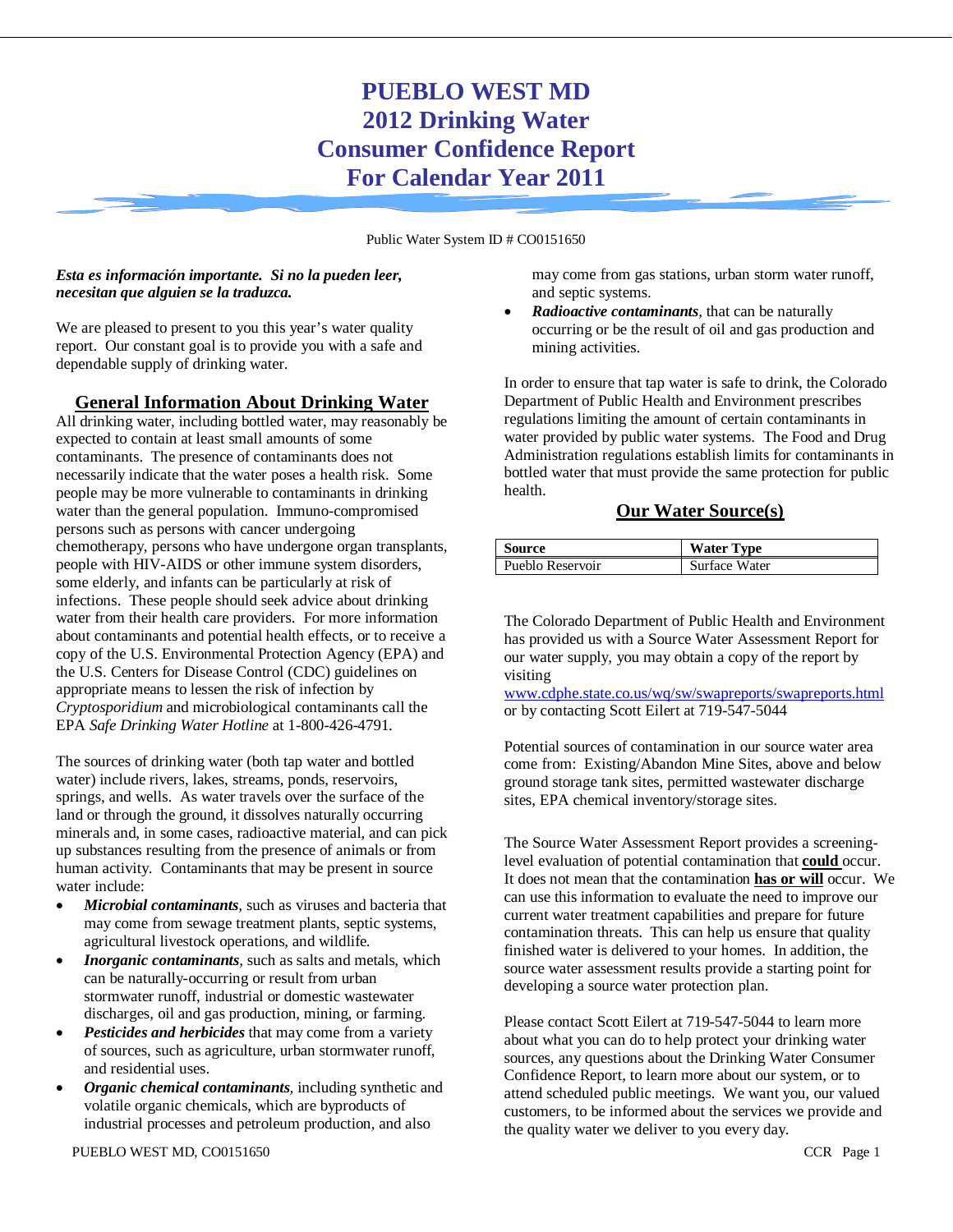### **Terms and Abbreviations**

The following definitions will help you understand the terms and abbreviations used in this report:

- *Parts per million (ppm) or Milligrams per liter (mg/L)*  one part per million corresponds to one minute in two years or a single penny in \$10,000.
- *Parts per billion (ppb) or Micrograms per liter (µg/L)* one part per billion corresponds to one minute in 2,000 years, or a single penny in \$10,000,000.
- *Parts per trillion (ppt) or Nanograms per liter (nanograms/L)* **-** one part per trillion corresponds to one minute in 2,000,000 years, or a single penny in \$10,000,000,000.
- *Parts per quadrillion (ppq) or Picograms per liter (picograms/L)* **-** one part per quadrillion corresponds to one minute in 2,000,000,000 years or one penny in \$10,000,000,000,000.
- *Picocuries per liter (pCi/L)* **-** picocuries per liter is a measure of the radioactivity in water.
- *Nephelometric Turbidity Unit (NTU)* **-** nephelometric turbidity unit is a measure of the clarity of water. Turbidity in excess of 5 NTU is just noticeable to the average person.
- *Action Level* **(AL) -** the concentration of a contaminant which, if exceeded, triggers treatment or other requirements which a water system must follow.
- *Treatment Technique (TT)* **-** A treatment technique is a required process intended to reduce the level of a contaminant in drinking water.
- *Maximum Contaminant Level Goal* **(MCLG) -** The "Goal" is the level of a contaminant in drinking water

below which there is no known or expected risk to health. MCLGs allow for a margin of safety.

- *Maximum Contaminant Level* **(MCL)-** The "Maximum Allowed" is the highest level of a contaminant that is allowed in drinking water. MCLs are set as close to the MCLGs as feasible using the best available treatment technology.
- *Maximum Residual Disinfectant Level Goal* **(MRDLG):** The level of a drinking water disinfectant, below which there is no known or expected risk to health. MRDLGs do not reflect the benefits of the use of disinfectants to control microbial contaminants.
- *Maximum Residual Disinfectant Level* **(MRDL):** The highest level of a disinfectant allowed in drinking water. There is convincing evidence that addition of a disinfectant is necessary for control of microbial contaminants.
- *Running Annual Average (RAA):* An average of monitoring results for the previous 12 calendar months.
- *Gross Alpha, Including RA, Excluding RN & U:* This is the gross alpha particle activity compliance value. It includes radium-226, but excludes radon 222 and uranium.
- *Microscopic Particulate Analysis (MPA) –* An analysis of surface water organisms and indicators in water. This analysis can be used to determine performance of a surface water treatment plant or to determine the existence of surface water influence on a ground water well.

## **Detected Contaminants**

PUEBLO WEST MD routinely monitors for contaminants in your drinking water according to Federal and State laws. The following table(s) show all detections found in the period of January 1 to December 31, 2011 unless otherwise noted. The State of Colorado requires us to monitor for certain contaminants less than once per year because the concentrations of these contaminants are not expected to vary significantly from year to year, or the system is not considered vulnerable to this type of contamination. Therefore, some of our data, though representative, may be more than one year old. The "Range" column in the table(s) below will show a single value for those contaminants that were sampled only once. Violations, if any, are reported in the next section of this report.

Note: Only detected contaminants appear in this report. If no tables appear in this section, that means that PUEBLO WEST MD did not detect any contaminants in the last round of monitoring.

| <b>Organics and Inorganics</b> | <b>Collection</b><br><b>Date</b> | <b>Highest</b><br><b>Value</b> | <b>Range</b> | Unit | <b>MCL</b> | <b>MCLG</b> | <b>Typical Source</b>                                                                            |
|--------------------------------|----------------------------------|--------------------------------|--------------|------|------------|-------------|--------------------------------------------------------------------------------------------------|
| <b>BARIUM</b>                  | 2/22/2011                        | 0.061                          | 0.061        | ppm  |            | ∼           | Discharge of drilling wastes; Discharge<br>from metal refineries; Erosion of<br>natural deposits |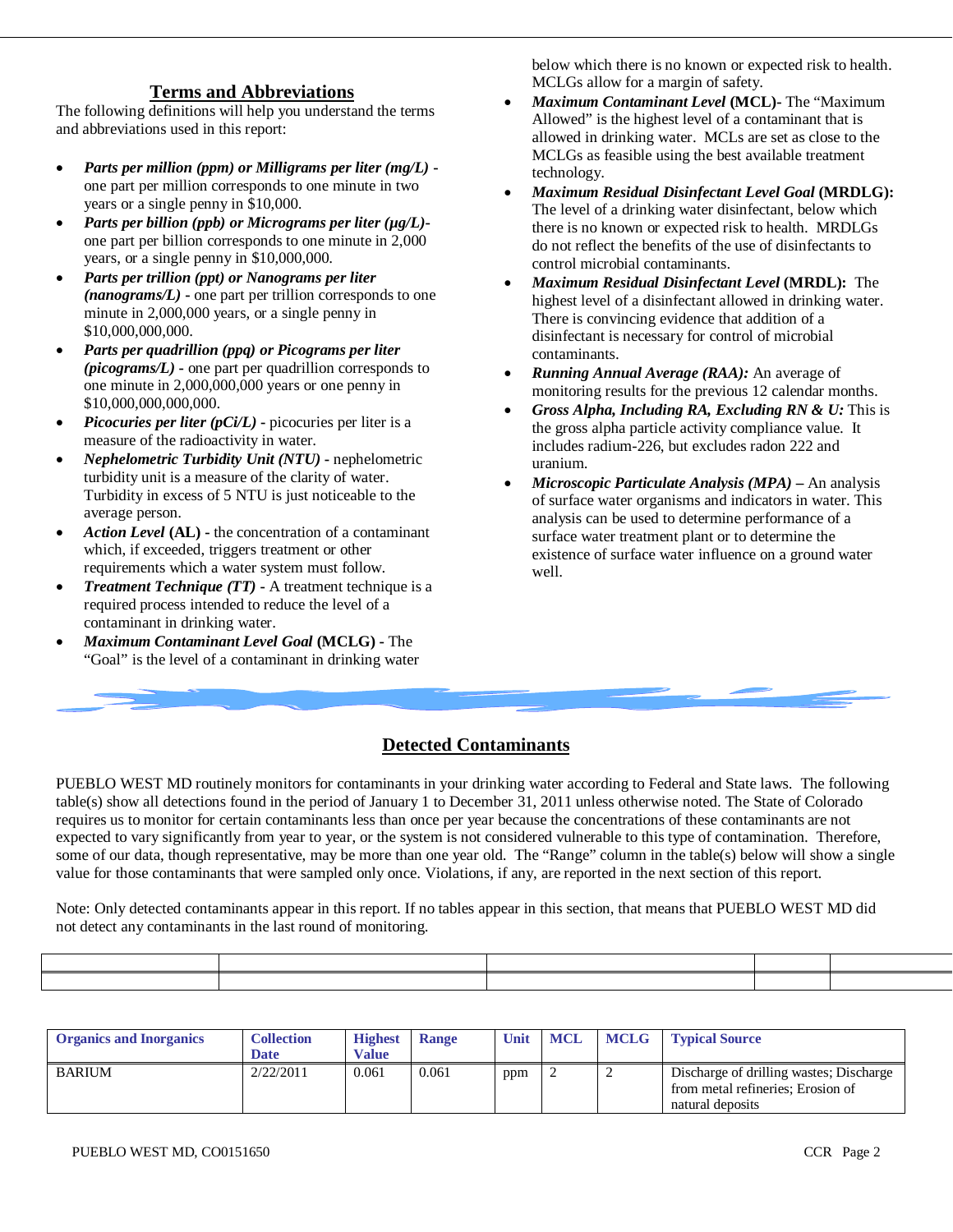| <b>Collection</b><br><b>Date</b> | <b>Highest</b><br><b>Value</b> | <b>Range</b> | Unit | <b>MCL</b> | <b>MCLG</b> | <b>Typical Source</b>                                                                                                              |
|----------------------------------|--------------------------------|--------------|------|------------|-------------|------------------------------------------------------------------------------------------------------------------------------------|
| 2/22/2011                        | 0.55                           | 0.55         | ppm  | 4.0        | 4.0         | Erosion of natural deposits; Water<br>additive which promotes strong teeth;<br>Discharge from fertilizer and aluminum<br>factories |
| 2/22/2011                        | 0.26                           | 0.26         | ppm  | 10         | 10          | Runoff from fertilizer use; Leaching<br>from septic tanks, sewage; Erosion of<br>natural deposits                                  |
| 2/22/2011                        | 5.0                            | 5.0          | ppb  | 50         | 50          | Discharge from petroleum and metal<br>refineries; Erosion of natural deposits;<br>Discharge from mines                             |
|                                  |                                |              |      |            |             |                                                                                                                                    |

| <b>Turbidity</b> | <b>Sample Date</b>  | <b>Level Found</b>                                                                         | <b>TT Requirement</b>                                              | <b>Likely Source of</b><br><b>Contamination</b> |
|------------------|---------------------|--------------------------------------------------------------------------------------------|--------------------------------------------------------------------|-------------------------------------------------|
|                  | Date:<br>10-28-2011 | Highest single measurement:<br>0.26                                                        | Maximum 1.0 NTU for any single<br>measurement                      |                                                 |
| <b>TURBIDITY</b> | Month               | Lowest monthly percentage of<br>samples meeting TT standard for<br>our technology:<br>100% | In any month, at least 95% of samples<br>must be less than 0.3 NTU | Soil Runoff                                     |

| <b>Disinfection By-Products</b>                  | Date | <b>Average</b> | <b>Range</b>  | <b>Highest</b><br><b>RAA</b> | Unit | <b>MCL</b> | <b>MCLG</b> | <b>Typical Source</b>                        |
|--------------------------------------------------|------|----------------|---------------|------------------------------|------|------------|-------------|----------------------------------------------|
| <b>TOTAL</b><br><b>TRIHALOMETHANES</b><br>(TTHM) | 2011 | 40.18          | $23.0 - 68.1$ | 40                           | ppb  | 80         | N/A         | By-product of drinking<br>water chlorination |
| <b>TOTAL HALOACETIC</b><br>ACIDS (HAA5)          | 2011 | 40.14          | $26.1 - 78.2$ | 40                           | ppb  | 60         | N/A         | By-product of drinking<br>water disinfection |

| <b>Disinfection By-Products</b> | <b>Average</b> | Range       | <b>Units</b> | <b>MCL</b> | <b>MCLG</b> | <b>Typical Source</b>                     |
|---------------------------------|----------------|-------------|--------------|------------|-------------|-------------------------------------------|
| CHLORITE                        | 0.389          | 0.27 / 0.57 | ppm          | 1.0        | 0.8         | By-product of drinking water disinfection |

| <b>Lead and Copper</b> | <b>Collection Date</b> | $90^{\text{TH}}$ Percentile | Unit | AL    | <b>Typical Source</b>                    |
|------------------------|------------------------|-----------------------------|------|-------|------------------------------------------|
| <b>COPPER</b>          | $6-30-2011$            | 0.41                        | ppm  | ل . 1 | Corrosion of household plumbing systems; |
|                        |                        |                             |      |       | Erosion of natural deposits.             |
| LEAD                   | $6-30-2011$            | 2.0                         | ppb  | 12    | Corrosion of household plumbing systems; |
|                        |                        |                             |      |       | Erosion of natural deposits              |

| <b>Radionuclides</b>                                                                                                                          | <b>Collection Date</b> | <b>Highest Value</b> | <b>Range</b> | Unit  | <b>MCL</b> | <b>MCLG</b> | <b>Typical Source</b> |
|-----------------------------------------------------------------------------------------------------------------------------------------------|------------------------|----------------------|--------------|-------|------------|-------------|-----------------------|
| RADIUM, COMBINED (226,                                                                                                                        | 3/1/2011               | 0.6                  | $0.1 - 0.6$  | pCi/L |            |             | Erosion of natural    |
| 228)                                                                                                                                          |                        |                      |              |       |            |             | deposits              |
| URANIUM. COMBINED                                                                                                                             | 3/1/2011               | 4.4                  | 4.4          | ppb   | 30         | $\Omega$    | Erosion of natural    |
|                                                                                                                                               |                        |                      |              |       |            |             | deposits              |
| <b>GROSS ALPHA EXCL.</b>                                                                                                                      | 3/1/2011               | 0.35                 | 0.35         | pCi/L | 15         | $\Omega$    | Erosion of natural    |
| RADON & URANIUM                                                                                                                               |                        |                      |              |       |            |             | deposits              |
| <b>GROSS BETA PARTICAL</b>                                                                                                                    | 3/1/2011               | 0.9                  | 0.9          | pCi/L | 50         | $\theta$    | Decay of natural $\&$ |
| ACTIVITY*                                                                                                                                     |                        |                      |              |       |            |             | man- made deposits    |
| *The MCL for Gross Beta Particle Activity is 4 mrem/year. Since there is no simple conversion between mrem/year & pCi/L EPA considers 50pCi/L |                        |                      |              |       |            |             |                       |
| to be the level of concern for Gross Beta Particle activity.                                                                                  |                        |                      |              |       |            |             |                       |